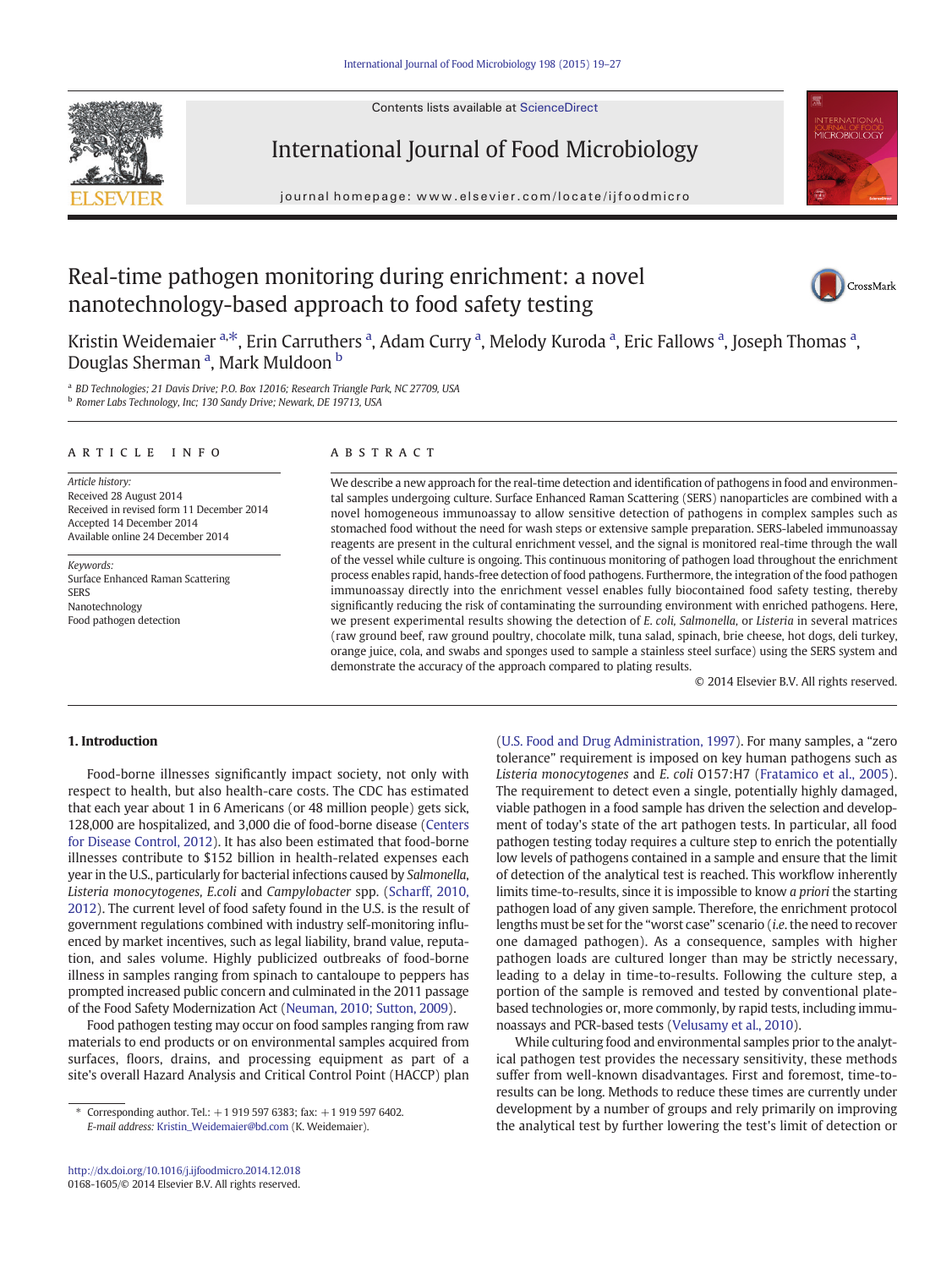by detecting pathogen biomarkers such as mRNA that are in higher abundance [\(Naravaneni and Jamil, 2005; Roka Bioscience, 2012](#page-8-0).; [Rijpens and Herman, 2002\)](#page-8-0). Attempts to develop improved media that preferentially grow the pathogen of interest over background microflora are also underway ([Taskila et al., 2012\)](#page-8-0). There are also attempts at improving target capture efficiency. The Pathatrix® Auto Instrument (Life Technologies, Carlsbad, CA) uses a proprietary technology to concentrate the pathogen by re-circulating the entire sample over a "capture phase" where paramagnetic particles are immobilized ([Wu](#page-8-0) [et al., 2004](#page-8-0)). Target organisms are captured onto the immobilized beads, washed, and eluted in preparation for detection.

Biofunctionalized magnetic nanoparticles (MNP) are increasingly used for concentration and separation of pathogens while biofunctionalized detector particles are used for target detection (Najafi [et al., 2014; Huang et al., 2010; Yang et al., 2008; Ravindranath](#page-8-0) [et al., 2009; Zhang et al., 2013; Zhao et al., 2009\)](#page-8-0). R. Najafi et al. describes a method where antibody-conjugated MNPs capture E. coli O157 cells spiked into apple juice followed by several washes for capture and separation of the target pathogen (Najafi [et al., 2014](#page-8-0)). SERS nanoparticles are added to the separated MNP nano-aggregate followed by another magnetic separation and three more washes. The final magnetic aggregate is suspended in phosphate buffered saline (PBS) for SERS measurement. Zhao, et al., have described a similar method to simultaneously detect three food-borne bacteria via an approach that combines magnetic microparticles for separation and antibody-conjugated quantum dots as fluorescent markers ([Zhao et al., 2009](#page-8-0)). In both of these approaches, the pathogen-NP-aggregate is removed from the food matrix and detected using an end-point optical measurement.

A key disadvantage of current test protocols is that the sample vessel must be opened after the end of the enrichment period so that an operator can prepare for and conduct the analytical test. If a pathogen is present in the starting sample, the culture step can increase the concentration of the pathogen to as high as  $10^8$ -10<sup>9</sup> CFU/mL, so that opening the sample vessel after culture exposes both the user and the environment to a risk of contamination. This exposure risk may inhibit many food producers from conducting pathogen testing on-site. Many instead choose to send samples to external laboratories for testing, thereby incurring additional cost and time delays.

We report the development of a novel nanotechnology-based immunoassay that uses SERS nanoparticles to incorporate the pathogen test directly within the enrichment container, eliminating the need for wash-steps and allowing the test to be performed directly within a food sample. This particle-based immunoassay uses magnetic beads to repeatedly capture pathogens growing in the culture vessel. SERS nanoparticles are used to generate a signal that can be directly read through the side of the culture vessel without the need for any wash or separation steps. While homogeneous SERS-based immunoassays have been previously reported [\(Sha et al., 2007, 2008](#page-8-0)), the inherent compatibility of this assay format within a bacterial culture has never been studied. The results presented here demonstrate sensitive, specific detection of pathogens within a food sample in real time during cultural enrichment.

#### 2. Materials and methods

#### 2.1. SERS homogeneous assay

The SERS phenomenon has been well-described elsewhere [\(Campion and Kambhampati, 1998; Le Ru et al., 2007; Moskovits,](#page-8-0) [2006\)](#page-8-0). In brief, a Raman-active molecule near a noble-metal nanostructured surface (e.g. a gold nanoparticle) will undergo enhanced Raman scattering of incident light. Raman scattering is an inelastic scattering process in which the scattered photons are of a different frequency than the incident light, with the energy difference between incident and scattered photons corresponding to the vibrational modes of the molecule. In the work reported here, the Raman signal is provided by a SERS tag, consisting of a gold nanoparticle that is coated with a Raman active reporter molecule ("Raman dye") and then encapsulated in glass [\(Doering et al., 2007; Mulvaney et al., 2003](#page-8-0)) [\(Fig. 1](#page-2-0)a). The glass encapsulation stabilizes the Raman reporter, protecting it from displacement from the gold nanoparticle surface and ensuring that the Raman signal is stable even in complex biological fluids. The glass also prevents adsorption of proteins, membrane fragments, and other components of a food sample onto the gold surface so that these components do not generate spurious Raman signals of their own. Thus, the measured Raman signal corresponds exactly to the known spectrum of the Raman dye and generates a unique spectral signature for different choices of the Raman dye [\(Fig. 1](#page-2-0)b). This spectral barcode can be readily distinguished from other optical signals from the sample such as background fluorescence. Additionally, when the SERS tags are excited at 785 nm, the Raman spectrum is emitted at near infrared wavelengths, where absorption from complex samples such as blood or food is minimal. Furthermore, since each Raman reporter provides a unique spectral signature, the SERS technology is ideally suited for multiplexing.

We have incorporated the SERS tags in a magnetic-capture sandwich immunoassay, as illustrated in [Fig. 1c](#page-2-0). This immunoassay requires no wash steps and can be performed directly in a food sample. In the assay, affinity reagents such as antibodies are conjugated to SERS tags and also to superparamagnetic microparticles (referred to henceforth as "magnetic particles"). The affinity reagents conjugated to the SERS tags and magnetic particles may be the same or different, so long as they are selected to allow the target of interest (e.g. a bacterial pathogen) to be simultaneously bound ("sandwiched") to both a SERS tag and a magnetic particle. When antibody-conjugated SERS tags and antibody-conjugated magnetic particles are mixed with a food sample containing a bacterial pathogen, the pathogen is "sandwiched" between the SERS tag and magnetic particles, with specificity determined by the selection of antibodies (e.g. Salmonella specific antibodies). A magnet is then placed against the side of the sample vessel, so that magnetic particles within the field of the magnet are concentrated at the side of the vessel. As the SERS tags are not magnetic, they will only be pulled into the magnetic pellet if they are bound to magnetic particles through a SERSpathogen-magnetic particle sandwich. Thus, the intensity of the Raman signal from the magnetic pellet is a direct measure of the amount of pathogen present in the sample. The Raman spectrum of the pellet can be read through the side of the sample vessel without the need for any additional wash or incubation steps as is typically required in a sandwich immunoassay.

While SERS-based detection has been previously reported [\(Sha et al.,](#page-8-0) [2007, 2008\)](#page-8-0), the technology has previously been used on samples removed from a bacterial culture after the completion of enrichment. In the method shown in [Fig. 1c](#page-2-0), the immunoassay is conducted within the culture vessel repeatedly throughout the enrichment process. We find that repeated formation and dispersal of the magnetic pellet does not inhibit bacterial growth and that the antibodies chosen for this study remain functional for at least 48 hours at temperatures up to 42 °C. Thus, the SERS immunoassay reagents can be used to provide a realtime measure of pathogen concentration. Importantly, since we are using a sandwich immunoassay with specific affinity reagents, we are able to measure specific pathogens, rather than total bioburden, in real-time. A food sample is introduced into a vessel containing SERS and magnetic reagents conjugated to antibodies specific for the pathogen of interest. Liquid growth medium is also added, and the entire vessel is incubated to promote pathogen growth. At intervals throughout the incubation, a magnetic field is applied to concentrate the magnetic particles and any bound SERS tags to the wall of the vessel. A laser is then used to interrogate the concentrated magnetic particle pellet, and any associated SERS signal is detected and quantified on a spectrometer with CCD detector. After the SERS spectrum has been acquired, the vessel is agitated to disperse all particles back into suspension, where they continue to interact with the sample. Early in the culture, pathogen concentration may be too low to be detected, but as the sample continues to incubate, pathogen load will increase, eventually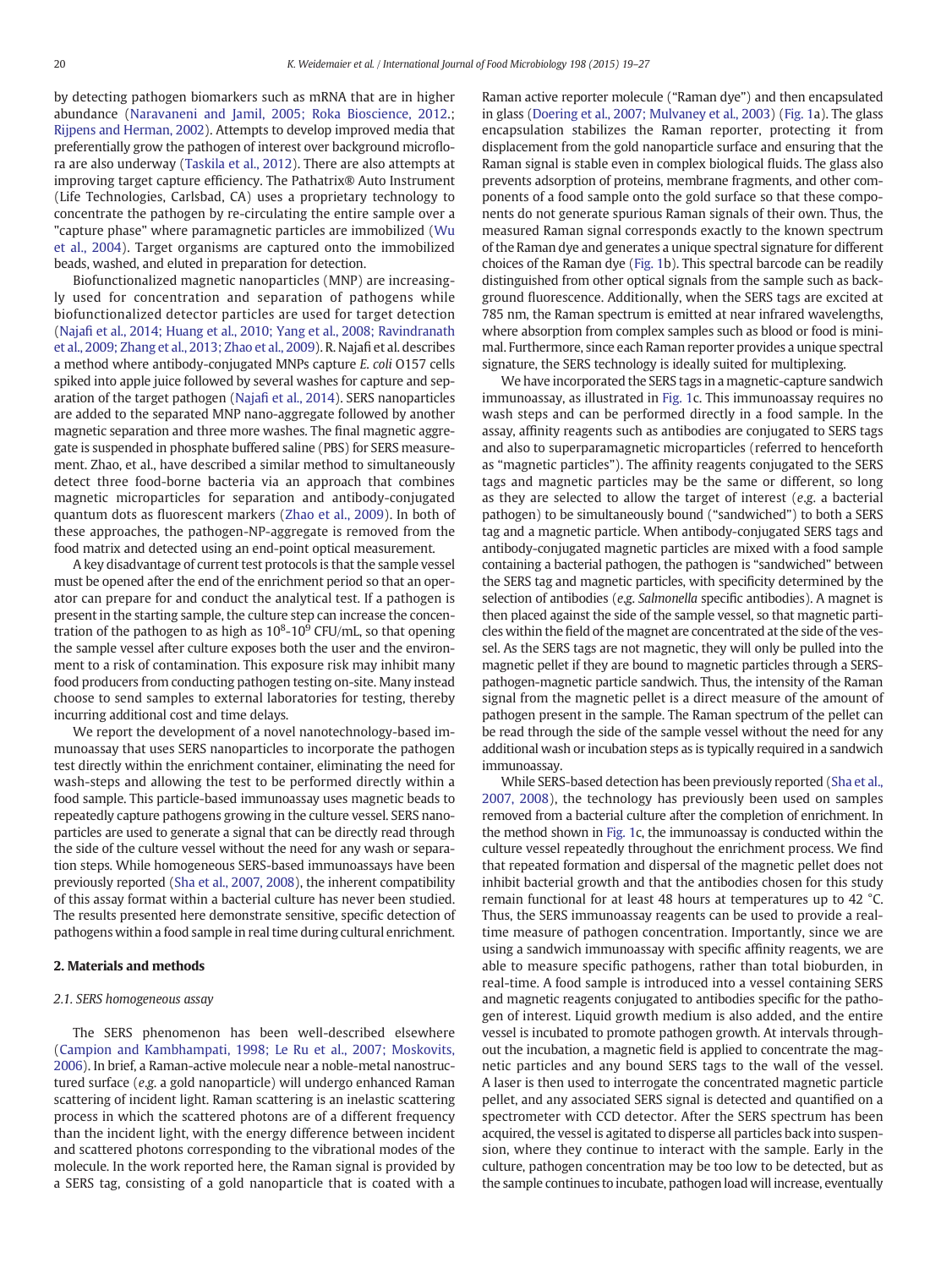<span id="page-2-0"></span>

Fig. 1. [COLOR]. SERS immunoassay. a) Schematic of SERS nanoparticle tag. b) SERS spectra from SERS Tag 403 and Tag 420 demonstrating the unique spectral fingerprints that enable high levels of multiplexing. c) Representation of the SERS assay format, in which the target pathogen is "sandwiched" between SERS tags and superparamagnetic microparticles conjugated with antibodies specific for the pathogen.

generating a detectable SERS signal. Through repeated pellet formation, measurement, and dispersal at regular intervals of 10-30 minutes, the SERS signal may be monitored over time to provide real-time pathogen detection and quantification.

#### 2.2. Synthesis of Raman Active ("SERS") nanoparticles

The SERS tags consist of a 60 nm gold particle core coated with a distinct Raman reporter molecule that is encapsulated by a 30-35 nm protective glass coating [\(Doering et al., 2007](#page-8-0)). The colloidal gold was prepared by reducing an aqueous solution of  $HAuCl<sub>4</sub>$  with sodium borohydride in the presence of a mixture of sodium citrate and hydroxylamine hydrochloride. The gold particles were then coated with 3-aminopropyl-trimethoxysilane (APTMS), and 200 nanomoles of Raman reporter molecule was added per 1000  $\text{cm}^2$  of colloidal surface area. Raman reporter molecules used were 5-(4-Pyridyl)-1,3,4 oxadiazole-2-thiol (Tag 403) and 4,4'-Dipyridyl (Tag 420), selected for the strength of their signal and their ability to generate easily distinguishable spectral barcodes. After addition of the Raman reporter, the silica layer was then grown to the desired thickness using the Stöber process ([Stöber et al., 1968](#page-8-0)).

#### 2.3. Magnetic particles

Magnetic beads were purchased from Life Technologies (Carlsbad, CA) either pre-conjugated to antibodies (Dynabeads® Anti-E. coli O157, catalog #71003) or functionalized (Dynabeads® M-270 carboxylic acid, catalog #14305D) and later conjugated to antibodies as described below.

#### 2.4. Antibodies and conjugation methods

Anti-E. coli O157:H7 antibodies (MAV119-499) were purchased from Meridian Life Science® (Cincinnati, OH) and were specific for O157:H7. Antibodies to Salmonella species were either from Virostat (Portland, ME, catalog #0701) or from SDIX (Newark, DE). The latter are the same as are found in the Romer Labs® Technologies'

RapidChek® lateral flow kit, an AOAC validated test kit (AOAC Research Institute Certification No. 080601). Similarly, anti-Listeria species antibodies were from the AOAC validated Romer Labs® Technologies' RapidChek® Listeria species lateral flow kit (AOAC Research Institute Certification No. 020401). Antibodies were conjugated to thiolated SERS tags using an NHS-maleimide linker (Thermo Scientific catalog #22622). Antibodies were conjugated to carboxylated magnetic particles using standard EDC/NHS chemistry [\(Nakajima and Ikada, 1995](#page-8-0)), with the exception of the anti-E, coli 0157 reagent, which was purchased pre-conjugated from Life Technologies (Carlsbad, CA). Although the Life Technologies reagent detects the O157 serogroup, the measured SERS signal is specific to O157:H7 due to the specificity conferred from the E. coli antibody on the SERS nanoparticle. Prior to their use in a bacterial culture, antibody-conjugated SERS and magnetic particles were tested by combining them in buffer, spiking in known amounts of bacteria, and measuring the SERS signal from the magnetic pellet. The analytical limit of detection measured from bacteria titration curves performed this way was approximately  $10^5$  CFU/mL.

#### 2.5. E. coli O157:H7 spiked food and sponges

E. coli O157:H7 (ATCC® 43888) was grown in Nutrient Broth (BD Difco™ 234000) or Buffered Peptone Water (BD 212367) and then diluted into the appropriate medium for each experiment as described below. Sponges were inoculated with 700 CFU E. coli O157: H7 in Buffered Peptone Water. Raw ground beef and raw chicken breast were spiked with  $10^3$  CFU/g (beef) and  $10^6$  CFU/g (chicken) *E. coli* 0157: H7 in enriched in Modified Tryptic Soy Broth + Novobiocin ("[BAM](#page-8-0) [Media M156: Trypticase Soy Broth Modi](#page-8-0)fied (mTSB)," 1998). Orange juice and Coca-Cola were diluted in Universal Pre-enrichment Broth (BD 223510) and spiked with 100 CFU/mL E. coli O157:H7. Spinach was rinsed in Butterfield's phosphate buffer (BD 211544), diluted in  $2 \times$  Buffered Peptone Water and inoculated with 38 CFU/mL E. coli O157:H7. All samples were diluted 1:10 (w/v) in growth medium and placed directly in the prototype instrument (described below) for monitoring and detection at 35 °C.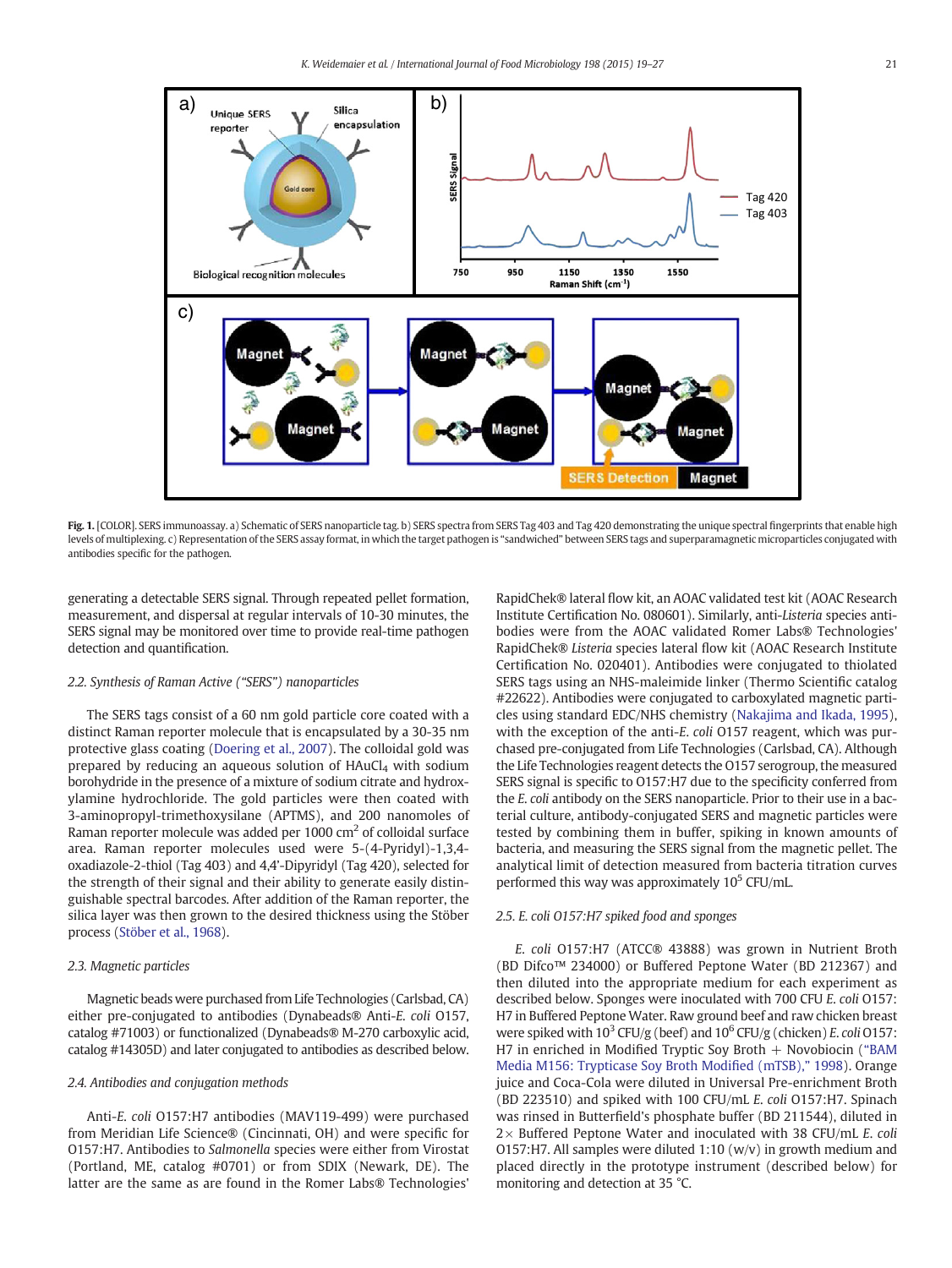#### 2.6. Listeria spiked stainless steel surfaces

Ten stainless steel coupons ( $1" \times 1"$ ) were spiked with a mixture of L. monocytogenes (ATCC 19115) at 376 CFU/coupon and a  $50\times$  concentration of growth competitor, Staphylococcus epidermidis (environmental isolate, BD isolate collection). Control coupons were spiked with S. epidermidis only. For all coupons, the organisms were spiked in phosphate buffered saline and 10% dried milk. Spiked coupons were allowed to dry overnight to damage the organisms. The next day, environmental swabs were wetted with D/E (Dey/Engley) Broth (BD 281910) and swiped across each coupon surface before being inserted into culture tubes containing RapidChek® Listeria 40 Hour Single Step Media System (Romer Labs® Technologies, Inc) and SERS reagents conjugated to SDIX anti-Listeria antibodies. The culture tubes were then inserted directly into the instrument for monitoring and detection at 30 °C.

#### 2.7. Salmonella spiked raw ground beef

Overnight cultures of S. Typhimurium (ATCC 14028) and S. Kentucky (BD Isolate Collection) were grown in RapidChek® SELECT™ Salmonella Primary medium with supplement (Romer Labs® Technologies, Inc. 7000196). The Salmonella cultures were further diluted in the same medium and spiked into raw ground beef at approximately 1 CFU/25 g. The spiked ground beef was then cold stressed for approximately 48 hours at 4 °C. Spiked samples of 25 g were added to 225 mL of RapidChek SELECT™ Salmonella Primary medium with supplement, stomached and enriched overnight (approximately 18 hours) at 42 °C. The next morning, portions of the enriched sample were removed for the SERS immunoassay, plating, and lateral flow experiments. For the SERS experiments, 50 μL of the enrichment was added to 5 mL of RapidChek SELECT™ Salmonella Secondary medium in culture tubes containing the SERS assay reagents. The samples were then capped and inserted into the instrument for further incubation and detection at 42 °C. Lateral flow experiments were by Romer Labs® Technologies, Inc.'s RapidChek® lateral flow procedure (catalog #7000191), and plating controls were from plating 100 μL of the enriched sample on BD BBL™ CHROMagar™ plates (catalog #214983). In addition, portions of the spiked beef were taken prior to enrichment and sent to an independent testing lab (Chestnut Labs, Springfield, MO) to determine the most probable number (MPN) and the competitor load by aerobic plate counts (APC).

#### 2.8. Naturally contaminated raw poultry

The poultry samples were prepared in the same manner as the raw ground beef samples, except that the raw ground chicken and turkey samples were not spiked. Portions of each sample were sent for independent testing (Chestnut Labs, Springfield, MO) to determine MPN, APC and the strain of Salmonella, if found.

#### 2.9. Listeria spiked foods

Overnight cultures of L. monocytogenes (M14, Romer Isolate Collection), L. monocytogenes (ATCC 13932), L. seeligeri (ATCC 51334), and L. welshimeri (ATCC 35897) were grown in RapidChek® Listeria 40 Hour Single Step Media System (Romer Labs® Technologies, Inc. 7000176). The isolates were diluted in the same medium and spiked into brie cheese, deli turkey, hot dogs, spinach or tuna salad at multiple spike levels, ranging from 0.3 to 200 CFU/g. The foods were diluted 1:10 (w/v) in RapidChek® Listeria 40 Hour Single Step Media and enriched at 30 °C in an incubator. After 22 hours, 5 mL samples of each spiked food were transferred into culture tubes containing the SERS assay reagents. The tubes were then inserted into the SERS instrument for further incubation and detection at 30 °C. SERS results were confirmed by plating 100 μL of the sample on BD BBL™ CHROMagar™ plates (catalog #215085).

#### 2.10. Time-to-results vs. pathogen load study

Overnight cultures of S. Typhimurium (ATCC 14028) were grown in RapidChek® SELECT™ Salmonella Primary medium with supplement (Romer Labs® Technologies, Inc. 7000196). The Salmonella cultures were diluted in the same medium and spiked into chocolate milk, peanut butter or onto a 1"  $\times$  1" stainless steel surface in 10-fold dilutions to span a wide range of inoculation levels (10<sup>-1</sup>-10<sup>6</sup> CFU/g or CFU/square inch). The stainless steel samples were allowed to dry overnight to damage the organisms. The next day, environmental swabs were wetted with D/E Broth (BD 281910) and swiped across each coupon surface before being inserted into culture tubes containing 5 mL RapidChek® SELECT™ Salmonella Primary medium with supplement (Romer Labs® Technologies, Inc. 7000196) and SERS and magnetic particles each conjugated with polyclonal antibodies to Salmonella (Virostat 0701). The spiked chocolate milk and peanut butter samples were diluted 1:10 (w/v) in RapidChek® SELECT™ Salmonella Primary medium with supplement. 5 mL aliquots were transferred to culture tubes containing SERS reagents. Tubes were then inserted directly into the instrument for monitoring and detection at 42 °C.

#### 2.11. SERS instrumentation and culture tubes

SERS spectra were generated using a wavelength-stabilized laser emitting 50 mW at 785 nm, a wavelength at which optical absorption by biological materials is minimized. The laser was integrated with appropriate filters and focusing and collecting lenses into a custom read head (Innovative Photonic Solutions, Monmouth Junction, NJ) to provide delivery of laser light and collection of Raman scattered light. The read head coupled light into a 200 μm core multi-mode optical fiber (Leoni Fiber Optics Inc., Williamsburg, VA), which routed the Raman scattered light to a fiber-coupled miniature spectrometer optimized for Raman spectroscopy (Hamamatsu Photonics K.K., Solid State Division, Hamamatsu City, Japan). These components form the core of the SERS detection system. As shown in [Fig. 2](#page-4-0), the SERS detection system was integrated into a custom incubator that enables continuous agitation of the sample during incubation. At predetermined time points (every 10-30 minutes during the incubation), magnets were applied to the side walls of the culture tubes to form the magnetic pellets. The SERS spectrum was read from each pellet, and the acquired spectrum was compared to a library of reference spectra to calculate a SERS tag weighting factor. This "tag weight" is a scaling factor between the SERS tag component of the acquired spectrum and a known reference spectrum. It reflects the intensity of the measured signal coming from the SERS reporter molecule. The SERS detection system monitored the tag weight over time to generate a growth curve. A SERS tag weight above the baseline level was used to indicate positive detection of the pathogen. After each SERS reading, the magnets were removed from the side walls of the culture tubes. Incubation of the sample was resumed, with the agitation serving to disperse the magnetic pellet. Culture tubes were standard 16 mm diameter by 100 mm long design, with a screw cap. Tubes made of cyclic olefin polymer (COP) were used due to COP's low background signal.

#### 3. Results

#### 3.1. Proof-of-concept: E. coli O157:H7 spiked food and sponges

[Fig. 3](#page-4-0) illustrates the performance of the SERS assay in a variety of food matrices and for a variety of inoculation levels. E. coli O157:H7 was spiked at high loads into growth media containing 10% of stomached beef, stomached chicken, orange juice, Coca-Cola, spinach or sponge. The SERS signal was initially at baseline level because the load of E. coli was below the analytical limit-of-detection (approx.  $10^5$  CFU/mL). As time passed, E. coli levels increased due to bacterial growth, and sandwich formation was enhanced. The SERS signal increased over time,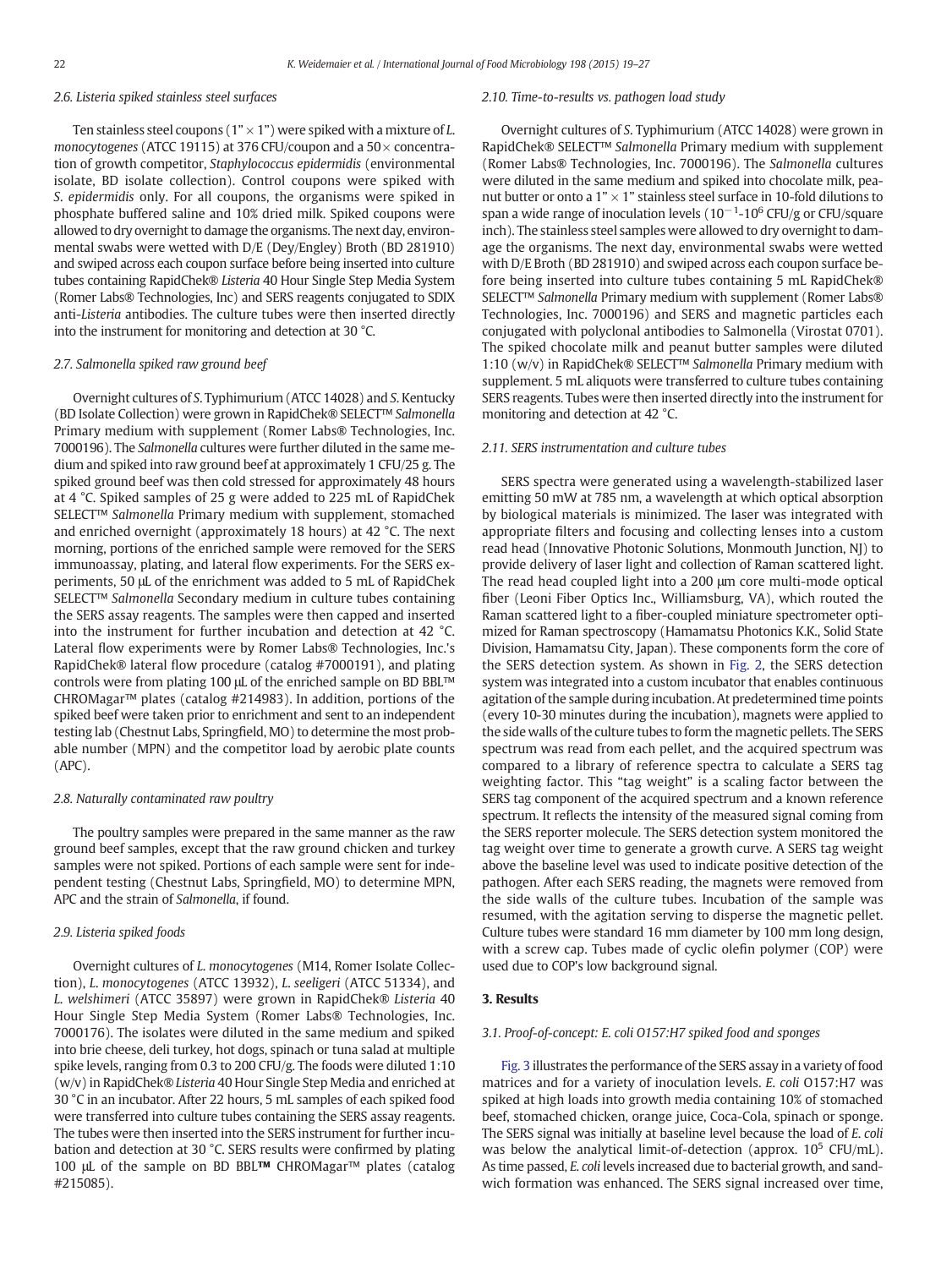<span id="page-4-0"></span>

Fig. 2. Schematic of SERS reader and workflow. Standard culture tubes with screw caps are loaded with the sample, growth medium, and SERS reagents (step 1). The culture tubes are then loaded into the SERS reader, which incubates the samples at controlled temperature, forms pellets in the samples on a predetermined schedule, and scans the Raman read head across the pellets (step 2). A sample is reported to the user as positive at the moment growth is detected. A sample is reported to the user as negative if growth has not been detected at the end of the protocol (step 3).

reflecting the increasing concentration of pathogen in the sample. In this experiment, SERS readings were taken every 30 minutes. The time at which the curve deviates from baseline is dependent on the initial concentration and damage level of the pathogens in the sample. For example, E. coli O157:H7 in chicken was detected within two hours of enrichment because it was inoculated at a high level ( $10^6$  CFU/g), while E. coli O157:H7 in spinach rinsate was detected around five hours because it had a lower inoculation level (38 CFU/mL in the rinsate).

#### 3.2. Listeria spiked stainless steel surfaces

[Table 1](#page-5-0) shows the performance of the SERS assay for environmental samples. Ten replicate stainless steel coupons were spiked with 376 CFU L. monocytogenes (ATCC 19115) in the presence of  $50\times$  growth competitor and dried overnight. The damaged L. monocytogenes cells were recovered in all 10 replicates, while the two competitor-only coupons gave no indication of Listeria growth. The experiment was carried out using a medium that typically requires a 40 hour pre-enrichment



Fig. 3. E. coli O157:H7 spiked into various matrices. Samples were diluted 1:10 (w/v) with standard E. coli O157 media containing the detection reagents and then inserted directly into the instrument for pathogen growth monitoring. Black curves are spiked samples, and gray curves are negative controls. The spike levels were 700 CFU/sponge, 10<sup>3</sup> CFU/g ground beef, 10<sup>6</sup> CFU/g chicken, 100 CFU/mL orange juice, 100 CFU/mL Coca-Cola®, 38 CFU/mL spinach rinsate. SERS Tag 420 was used for the experiment. Media were buffered peptone water (sponge), modified tryptic soy broth + Novobiocin (beef and chicken), universal pre-enrichment broth (orange juice and Coca-Cola), and 2× buffered peptone water (spinach rinsate in Butterfield's phosphate buffer).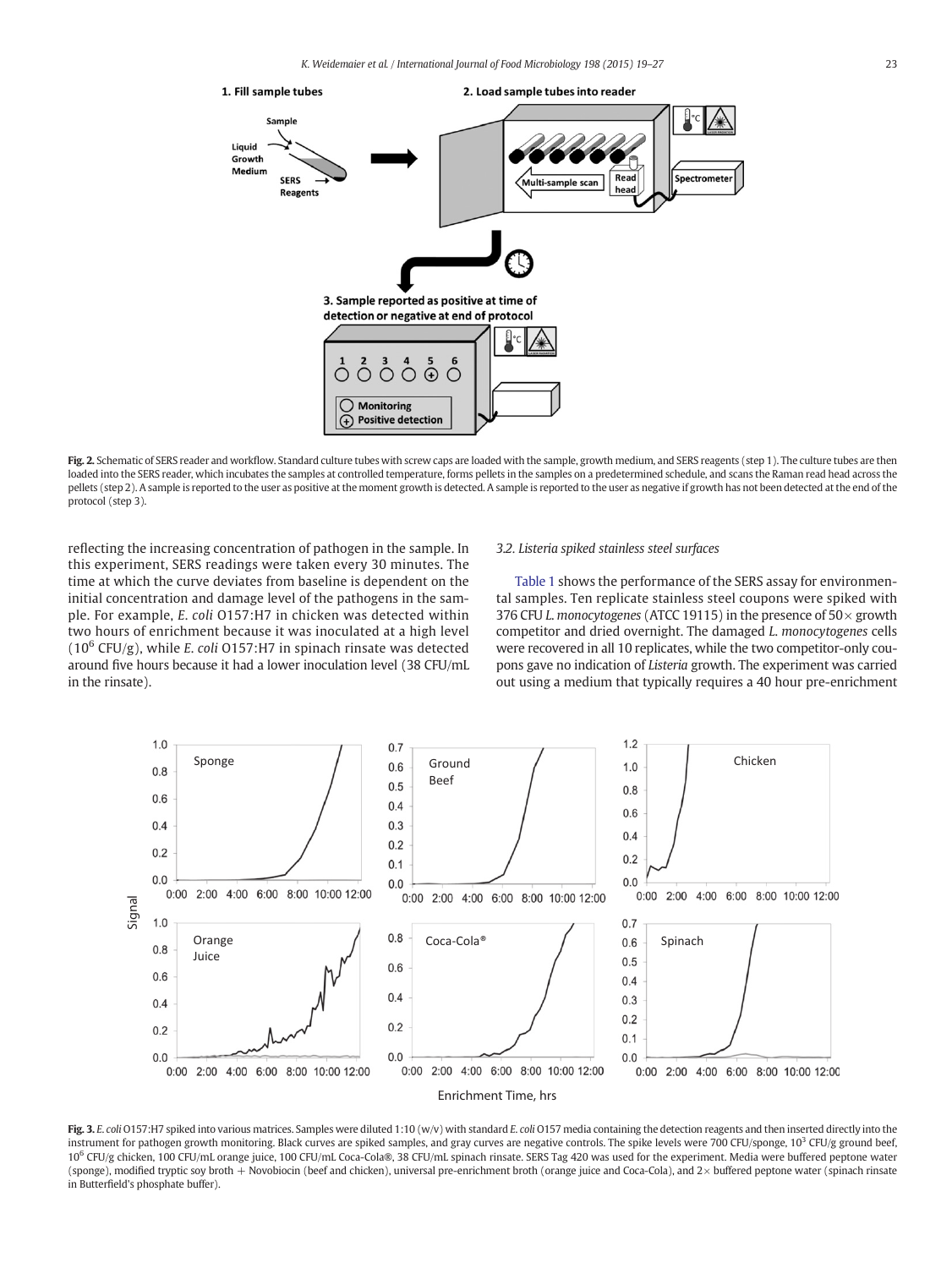<span id="page-5-0"></span>Table 1 Recovery of dried Listeria on stainless steel.

| Sample         | Time-to-positivity (hours) | cfu Listeria | cfu Competitor |
|----------------|----------------------------|--------------|----------------|
| 1              | 22.3                       | 376          | $2.00E + 04$   |
| $\overline{2}$ | 23.4                       |              |                |
| 3              | 22.4                       |              |                |
| 4              | 25.4                       |              |                |
| 5              | 21.4                       |              |                |
| 6              | 25.5                       |              |                |
| 7              | 24.5                       |              |                |
| 8              | 20.4                       |              |                |
| 9              | 23.5                       |              |                |
| 10             | 24.5                       |              |                |
| 11             | Negative                   | 0            | $2.00E + 04$   |
| 12             | Negative                   |              |                |
|                |                            |              |                |

prior to the pathogen test. However, with real-time monitoring during culture the Listeria-positive samples were identified as positive between 20.4 and 25.5 hours, averaging 23.3 hours to positivity.

#### 3.3. Salmonella in raw ground beef and poultry

The SERS assay was also used to test for Salmonella in raw ground beef and poultry. The beef samples were spiked with either S. Typhimurium or S. Kentucky, but the poultry samples were unspiked (natural contamination only). In this experiment, we wished to test the technology's ability to detect contamination levels of 1 viable cell per sample. The S. Typhimurium samples were spiked at ~1 CFU/25 g (i.e. ~1 CFU/sample), while the S. Kentucky samples were spiked at  $<$  1 CFU/25 g, as determined by the most probable number (MPN) method. The MPN levels of the naturally contaminated ground chicken and turkey ranged from 0 to 115 CFU/25 g. At spike levels near 1 CFU/25 g, it is statistically expected that some samples will be positive and some will be negative, depending on whether an organism is actually present in the tested portion of the sample. Table 2 summarizes the results of the experiment. The third column gives the expected Salmonella level in the food, as determined by third-party MPN analysis (Chestnut Labs, Springfield, MO) on a different portion of the same lot. Thus, some discrepancy between the MPN analysis and the other test methods may be expected due to statistical variability about the 1 CFU/25 g spike level (e.g. ground beef #8 or ground chicken #6). The last three columns of the table show whether Salmonella was detected in the sample by SERS, lateral flow, or plate methods. Since plating and lateral flow were conducted on the same portion of the beef or chicken sample, all three results are expected to be in agreement, as in fact they are. In all cases, the SERS results agreed with the lateral flow and agar plate, demonstrating that pathogens can be detected directly during culture at the 1 CFU/sample limit of detection.

#### Table 2

Fractional recovery of Salmonella in food samples.

Representative data (growth curves) for spiked raw ground beef and naturally contaminated raw ground poultry are shown in [Fig. 4](#page-6-0). Note that in these Salmonella experiments we mimicked the AOAC approved protocol for the media and antibody reagents (AOAC Research Institute Certification No. 080601) which utilizes a 16-22 hour primary enrichment in one medium, followed by a 6-8 hour secondary enrichment in a different medium. We placed the SERS assay reagents in the SERS culture tube for secondary enrichment and were able to detect Salmonella almost immediately after the start of the secondary enrichment and before the positive signal at the end of the 22-30 hour lateral flow protocol. For a single medium system such as was used in [Fig. 3](#page-4-0), the SERS assay reagents are placed directly in the primary enrichment culture, and real-time monitoring starts from the beginning of the culture process.

### 3.4. Time-to-positivity vs. pathogen load study

To demonstrate the ability of the technology to detect contaminated samples as soon as the enrichment reaches the limit of detection, titrations of S. Typhimurium (ATCC 14028) were spiked in three different sample matrices: peanut butter, chocolate milk, or on a stainless steel surface. A single enrichment medium was used, with the SERS assay reagents placed directly in the culture tube. [Fig. 5](#page-6-0) illustrates the dependence of time-to-positivity on bacterial load. As expected, pathogens are detected more quickly as the inoculation level increases. Compared to the chocolate milk and peanut butter, the samples on stainless steel coupons took longer to detect, presumably due to the highly damaged state of the dried pathogens. Horizontal dashed lines on [Fig. 5](#page-6-0) indicate the published time-to-detection of industry-leading commercial instruments.

#### 3.5. Sensitivity and specificity study for Listeria species

The sensitivity and specificity of the SERS method will depend greatly on the performance of the antibodies and media, which must work together to specifically detect pathogens while suppressing nonpathogenic background organisms. To understand the sensitivity and specificity of the SERS method with high quality reagents, we used AOAC validated antibodies and media from Romer Labs® Technologies' RapidChek® Listeria species lateral flow kit (AOAC Research Institute Certification No. 020401). Multiple strains of Listeria at different concentrations were spiked into food samples and compared to results obtained by plating the enriched sample onto CHROMagar™. The enriched sample from the SERS experiment was also tested after the full 40 hour enrichment period on Romer Labs® Technologies' RapidChek® Listeria species lateral flow kit. Results are summarized in [Table 3](#page-7-0). In total, 4 Listeria strains in 5 food types at multiple inoculation levels

| Food matrix       | Salmonella strain              | Salmonella per 25 g (MPN) | Background organisms per 25 g (APC) | SERS result | LF result                | Plate result             |
|-------------------|--------------------------------|---------------------------|-------------------------------------|-------------|--------------------------|--------------------------|
| Ground beef #1    | Typhimurium 14028              | 1.075                     | $1.95E + 06$                        | $^{+}$      | $^{+}$                   |                          |
| Ground beef #2    | Typhimurium 14028              | 1.1                       | $4.50E + 05$                        |             |                          |                          |
| Ground beef #3    | Typhimurium 14028              | 1.075                     | $3.00E + 08$                        |             |                          |                          |
| Ground beef #4    | Typhimurium 14028              | 1.075                     | $9.75E + 05$                        |             |                          | $^{+}$                   |
| Ground beef #5    | Typhimurium 14028              | 1.875                     | $4.75E + 06$                        | $^{+}$      | $^+$                     |                          |
| Ground beef #6    | Typhimurium 14028              | 1.1                       | $2.18E + 05$                        | $^{+}$      | $^{+}$                   | $^{+}$                   |
| Ground beef #7    | Kentucky BD LL                 | 0.3                       | $7.75E + 07$                        |             |                          |                          |
| Ground beef #8    | Kentucky BD LL                 | < 0.3                     | $1.05E + 08$                        | $^+$        | $^+$                     |                          |
| Ground beef #9    | Kentucky BD LL                 | 0.9                       | $1.30E + 08$                        |             | $^+$                     |                          |
| Ground chicken #1 | N/A                            | < 0.1                     | $3.50E + 05$                        |             |                          |                          |
| Ground chicken #2 | Enteritidis (natural)          | < 0.1                     | $1.80E + 05$                        |             |                          |                          |
| Ground chicken #3 | N/A                            | < 0.1                     | $2.75E + 06$                        |             |                          |                          |
| Ground chicken #4 | Heidelberg (natural)           | 0.3                       | $1.70E + 06$                        | $^{+}$      | $^{+}$                   | $^{+}$                   |
| Ground chicken #5 | N/A                            | < 0.1                     | $3.50E + 06$                        |             | $\overline{\phantom{0}}$ | $\overline{\phantom{0}}$ |
| Ground chicken #6 | Enteritidis (natural)          | 3.725                     | $2.40E + 06$                        |             |                          |                          |
| Ground turkey #1  | Heidelberg (natural)           | 115                       | $6.00E + 05$                        |             | $^{+}$                   | $^+$                     |
| Ground turkey #2  | N/A                            | < 0.1                     | $3.00E + 07$                        |             |                          |                          |
| Ground turkey #3  | Group C <sub>2</sub> (natural) | 1.1                       | $1.20E + 05$                        |             | $^+$                     | $^+$                     |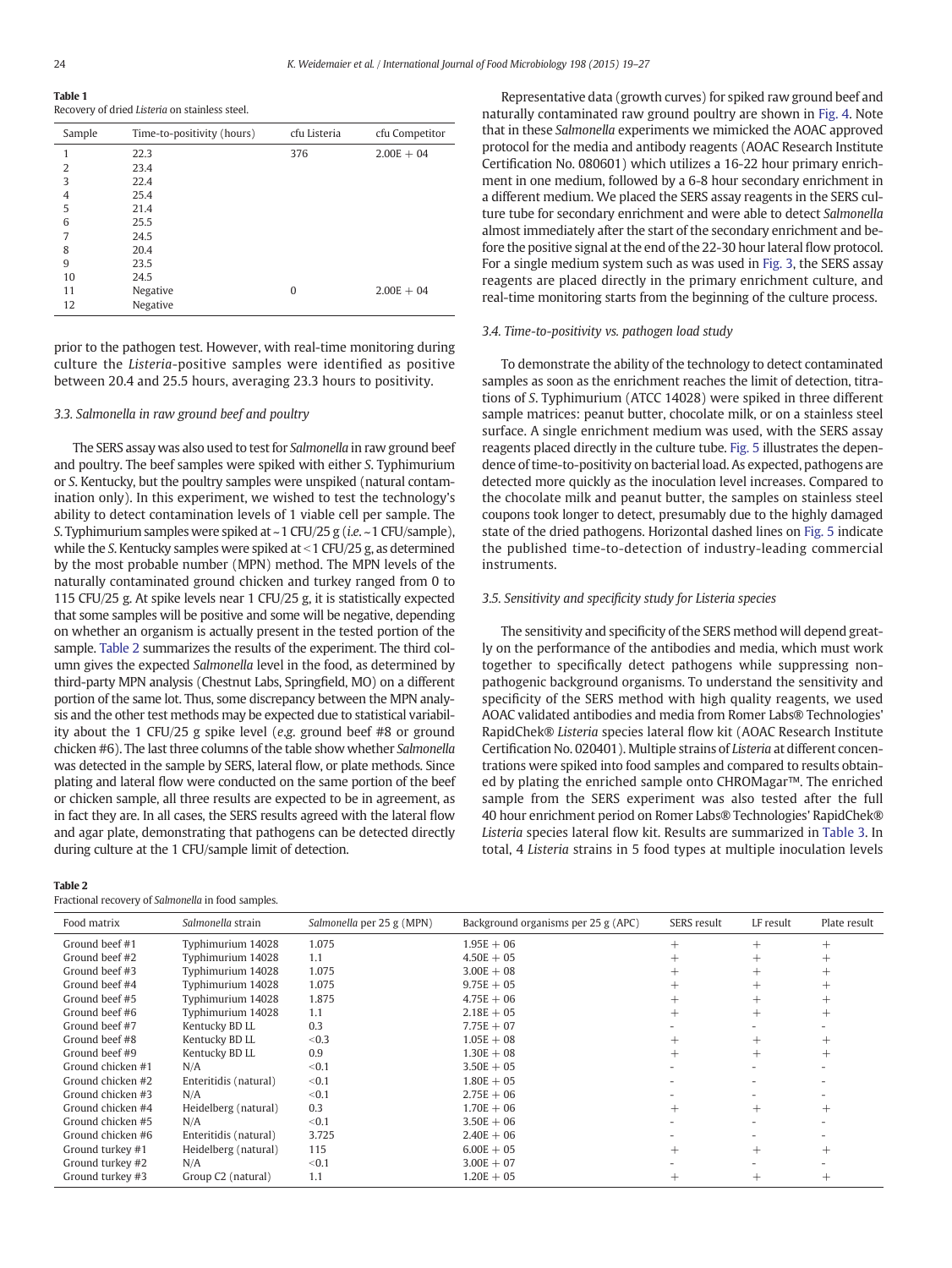<span id="page-6-0"></span>

Fig. 4. a) S. Typhimurium spiked into raw ground beef at ~1 CFU/25 g. The graph shows the secondary enrichment growth curves for the spiked ground beef (dark lines) and negative controls (grey lines). b) Naturally contaminated store-bought ground chicken ( $n = 6$ ) and ground turkey ( $n = 3$ ) with MPNs ranging from 0.3 to 115 CFU/25 g. Three of the nine samples at these fractional loads were detected as positive by SERS, plating, and lateral flow (dark lines). The remaining samples were negative by all methods, indicating that no viable organisms were in the tested portion of the poultry (fractional regime). SERS Tag 403 was used in this experiment.

were tested, for a total set of 144 curves (48 negatives and 96 positives). Overall, the SERS assay yielded a 95.3% sensitivity and 97.9% specificity compared to the plate results.

#### 4. Discussion

#### 4.1. Real-time monitoring of bacterial cultures

Continuously monitoring a bacterial culture during the enrichment process is a standard practice in clinical applications such as the detection of blood stream infections. In this case, a nominally sterile fluid (blood) is monitored continuously for byproducts of bacterial respiration. A positive result indicates the presence of non-specific bacteria, which is clinically significant in normally sterile fluids. Due to realtime monitoring of the blood culture, a positive result can be reported as soon as it is detected, enabling rapid clinical intervention. For food safety applications, the starting sample is typically highly non-sterile. Background organism counts in a 25 gram sample could exceed  $10^6$  CFU/g, as shown in [Table 2](#page-5-0) for example. Thus, a non-specific bacterial sensor provides little value in determining if a sample is contaminated with a human pathogen such as Salmonella or E. coli. Immunoassays in contrast offer highly specific, antibody-mediated pathogen detection, but typically require long incubation times and multiple wash steps to remove



Fig. 5. Time-to-positivity versus inoculation level curves for S. Typhimurium in chocolate milk, stainless steel (swab), and peanut butter. The detection time decreases with increasing inoculation level. Detection times at the required limit of detection, 1 CFU/25 g (vertical line), are expected to be longer than the detection times plotted here, but still on par with state-of-the-art immunoassays (bioMérieux Vidas®, black dashed line) and PCR assays (DuPont™ BAX®, gray dashed line).

interferences. Even the methods described by Najafi, et al. and Zhao, et al., while using magnetic separation and optical detection, require multiple wash steps and are therefore not compatible with ongoing bacterial culture. The SERS-based immunoassay reported here allows us to incorporate specific pathogen detection and identification directly into the cultural enrichment, thereby integrating the pathogen test and the culture. This new integrated test allows shorter time-to-results, provides biocontainment of the enriched sample, and simplifies the overall pathogen testing workflow.

#### 4.2. Faster time-to-positivity

Time-to-results is the time required to determine if pathogens are absent (time-to-negativity) or present (time-to-positivity) in a food sample. Time-to-negativity for pathogen testing is typically determined by four key factors: the inherent sensitivity of the diagnostic method, the prevalence of the detected target, the inherent doubling rate of the target, and the ability of the media to preferentially resuscitate and grow pathogens over high levels of background microflora. For end-point food pathogen tests that are conducted after the completion of cultural enrichment, there is no difference between time-topositivity and time-to-negativity, as positive results are reported at the end of the testing protocol at the same time as negative results. This concept is indicated by the horizontal dashed lines in Fig. 5, where PCR detection is often faster than immunoassay detection. For real-time monitoring with the SERS immunoassay, negative results are reported at the end of the test protocol, but positive results are reported whenever the pathogen concentration within the detection vial reaches the test's analytical limit of detection. As can be seen in Fig. 5, higher starting loads lead to faster detection times. In addition, samples with highly viable pathogens that grow quickly should be detected before samples with damaged pathogens that require extensive resuscitation. Time-to-negativity for the SERS immunoassay, as for other technologies, is determined by the time required to resuscitate one badly damaged pathogen in the starting sample. This is shown in Fig. 5 by the vertical line at 1 CFU/25 grams. Although Fig. 5 does not show the performance of the SERS immunoassay at this low inoculation level, [Tables 2 and 3](#page-5-0) show the sensitivity of the technology in detecting positives at the 1 CFU target inoculation level (i.e. the "fractional" regime), and provide a comparison with results from AOAC-approved methodologies (e.g. plating). It is worth noting that such a comparison, i.e. benchmarking the SERS immunoassay against AOAC-approved methods in the fractional regime for test matrices of interest, is the AOAC-established method for accrediting a new pathogen test. As these data show, the SERS immunoassay demonstrated equivalent sensitivity to the AOACapproved tests.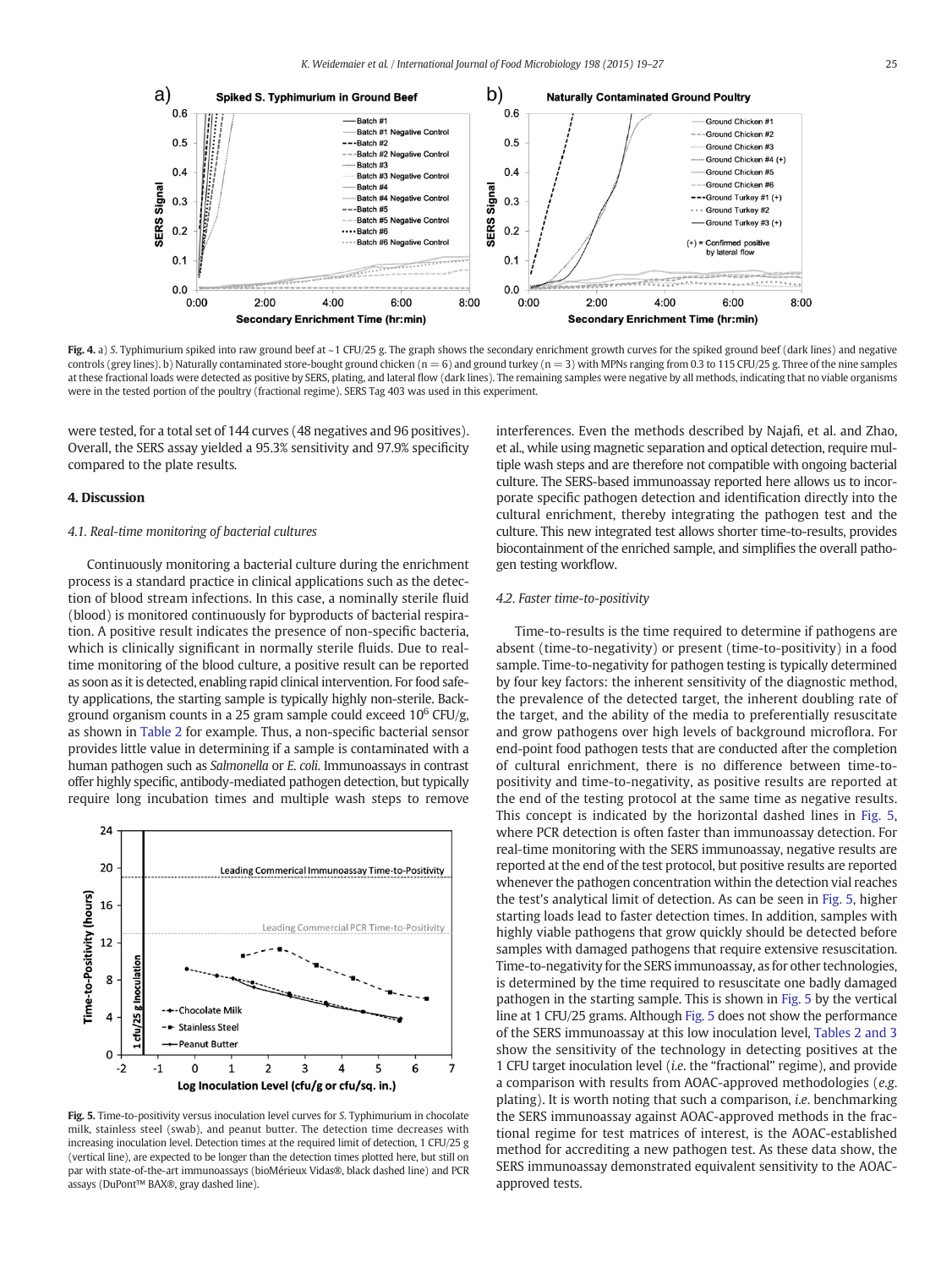## <span id="page-7-0"></span>Table 3

SERS assay performance for Listeria spiked food.

| Food matrix          | Listeria strain             | Inoculation cfu/g | Plate SERS LF (# positive/# tested) |       |       |
|----------------------|-----------------------------|-------------------|-------------------------------------|-------|-------|
| Soft cheese 1 (Brie) | L. monocytogenes M14        | $0.3 - 30$        | 6/6                                 | 6/6   | 6/6   |
| Soft cheese 1 (Brie) | L. seeligeri ATCC 51334     | 1.8-180           | 6/6                                 | 6/6   | 6/6   |
| Soft cheese 2 (Brie) | L. monocytogenes M14        | $0.3 - 30$        | 0/6                                 | 0/6   | 0/6   |
| Soft cheese 2 (Brie) | L. seeligeri ATCC 51334     | 1.8-180           | 6/6                                 | 6/6   | 6/6   |
| Deli turkey 1        | L. welshimeri ATCC 35897    | 14-56             | 6/6                                 | 6/6   | 6/6   |
| Deli turkey 2        | L. welshimeri ATCC 35897    | 14-56             | 6/6                                 | 6/6   | 6/6   |
| Hot dog 1            | L. welshimeri ATCC 35897    | 14-56             | 6/6                                 | 6/6   | 6/6   |
| Hot dog 2            | L. welshimeri ATCC 35897    | $14 - 56$         | 6/6                                 | 6/6   | 6/6   |
| Spinach 1            | L. monocytogenes ATCC 13932 | 50-200            | 6/6                                 | 6/6   | 6/6   |
| Spinach 2            | L. monocytogenes ATCC 13932 | 50                | 6/6                                 | 6/6   | 6/6   |
| Spinach 3            | L. monocytogenes ATCC 1393  | 50-200            | 6/6                                 | 6/6   | 6/6   |
| Spinach 4            | L. monocytogenes ATCC 1393  | 50                | 6/6                                 | 6/6   | 6/6   |
| Tuna salad 1         | L. monocytogenes M14        | $0.3 - 30$        | 4/6                                 | 2/6   | 4/6   |
| Tuna salad 1         | L. seeligeri ATCC 51334     | 1.8-180           | 6/6                                 | 6/6   | 6/6   |
| Tuna salad 2         | L. monocytogenes M14        | $0.3 - 30$        | 6/6                                 | 4/6   | 4/6   |
| Tuna salad 2         | L. seeligeri ATCC 51334     | 1.8-180           | 6/6                                 | 6/6   | 6/6   |
|                      |                             | Total             | 88/96                               | 84/96 | 86/96 |

A dramatic example of the benefit of faster time-to-positivity can be seen in the results from testing dried, damaged Listeria in the presence of  $50\times$  growth competitor on stainless steel. Using the same media and antibodies as a commercial 40-hour Listeria method, the SERS method was able to detect dried Listeria on a stainless steel surface at ~23 hours for this contamination level. The extra 17 hours' notice is a significant amount of time for food producers to shut down a contaminated production line.

#### 4.3. Biocontainment

Standard pathogen tests conducted today require first enriching a food sample and then removing a portion of the enriched material for pathogen testing by e.g. plating, PCR, or immunoassay. Opening a highly concentrated sample of enriched pathogen poses a risk of crosscontamination of the testing facility or, in a worst case, the production line. The fear of contaminating production facilities is one factor that contributes to a food producer's decision to outsource pathogen testing. By integrating the pathogen test into a sealed culture vessel, the need to open the sample is eliminated, and the closed vessel can go directly to disposal while remaining fully biocontained. This biocontainment feature may enable food or environmental pathogen tests to be conducted closer to the point of production, thereby eliminating delays and costs due to shipping samples to external facilities with BSL-2 capabilities. Even in laboratories equipped to handle pathogen culture, the reduced risk of cross-contamination between samples may be a significant asset.

#### 4.4. Workflow

Integrating the pathogen test into the culture vessel offers an inherently simpler workflow, since there is no need for additional human intervention to conduct the pathogen test following the completion of culture. For environmental and small food samples, the SERS assay reagents may be present in a culture bottle or bag, and the user need only add the growth medium and food sample prior to starting the test. One of the challenges to this approach, however, is the large sample volumes that are required in some segments of the food industry. For example, E. coli O157 testing is often performed on 375 gram samples, requiring over 1 L of enrichment media. We have conducted the SERS assay on sample volumes up to 250 mL with good results, so the assay is likely to perform well at these higher volumes. However, issues such as reagent cost would need to be considered. In general, SERS reagent requirements do not scale linearly with volume, and reagent concentrations can be reduced at larger sample volumes, provided enough particles are present to form a magnetic pellet that is large compared to the interrogating laser beam. For example, we observed that a 250 mL sample volume required only 20% of the reagent concentration

of a 5 mL sample in order to form a magnetic pellet that could be robustly interrogated. Nonetheless, reagent cost as well as instrument footprint would be important considerations in configuring the assay to handle some of the larger volume samples seen in some segments of the food industry.

#### 4.5. Limitations

As with any assay method, the SERS immunoassay has limitations. As an immunoassay, its performance is determined to a large extent by the availability of antibodies with high affinity and specificity for the target of interest. Furthermore, because the antibodies are present in the culture throughout the enrichment, there is an additional requirement that the antibodies be stable in food plus media at temperatures up to 42 or 45 °C. In our testing, the antibodies described here remained functional over these times, and temperatures and were also functional in lower pH samples such as 10% Coca-Cola® or orange juice [\(Fig. 3](#page-4-0)). However, it is to be expected that some antibodies will degrade under these conditions. In addition, robustness of the SERS signal is dependent on the ability to concentrate the magnetic particles in the area of the laser. For certain food matrices with large particulates, care must be taken in the design of the instrument and the magnetic pelleting system to ensure that these particulates do not interfere with reproducible concentration of the magnetic particles. Even with robust antibodies and reproducible pelleting, there are practical considerations for large sample volumes. For very large food samples, the cost of reagents may preclude integrating the assay with the full volume of cultured sample. Finally, there is much interest in the food safety industry in reducing time-to-result for food pathogen testing. However, time-to-result is dependent only in part on the sensitivity of the analytical method. The ability of the growth media to resuscitate a single damaged organism plays a critical role in determining how long it will take for bacteria levels to grow to levels detectable by this or any other detection method.

#### 4.6. Summary

The potential impact of improved food testing methods is significant. The SERS immunoassay described here represents the first integration of an immunoassay into the bacterial culture, providing specific detection of pathogens without interfering with bacterial growth. Incorporating the pathogen detection reagents into the culture enrichment enables real-time monitoring of pathogen levels, flagging positive samples as soon as they reach the limit of detection and enabling complete biocontainment of the sample. The data presented here demonstrate the potential of this approach for high sensitivity and specificity in a variety of food and environmental samples.